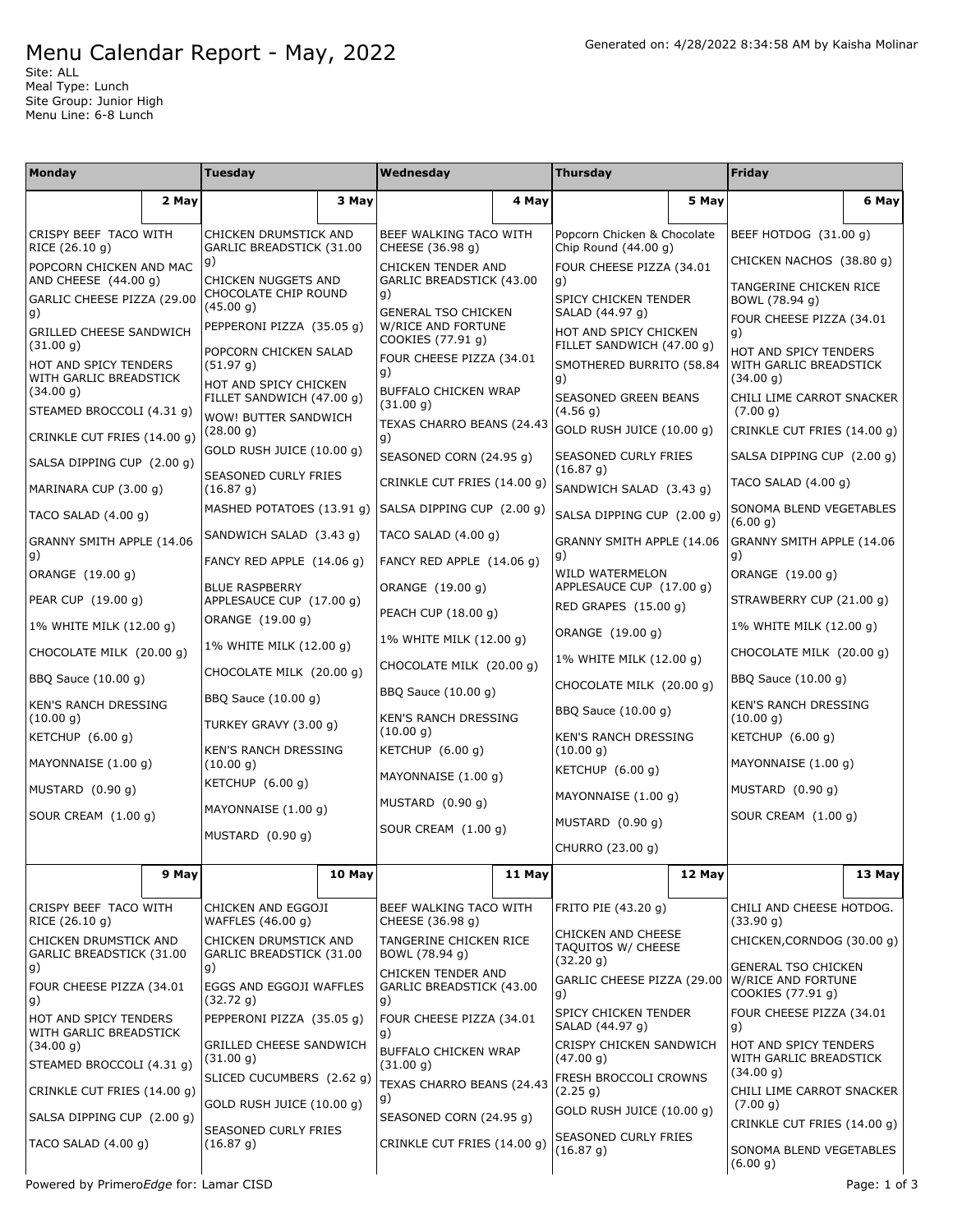## Menu Calendar Report - May, 2022

Site: ALL Meal Type: Lunch Site Group: Junior High Menu Line: 6-8 Lunch

|                                                 | 9 May                                                |                                                    | 10 May |                                                                       | 11 May |                                                                                               | 12 May |                                                              | 13 May |
|-------------------------------------------------|------------------------------------------------------|----------------------------------------------------|--------|-----------------------------------------------------------------------|--------|-----------------------------------------------------------------------------------------------|--------|--------------------------------------------------------------|--------|
| GRANNY SMITH APPLE (14.06                       | MASHED POTATOES (13.91 g) SALSA DIPPING CUP (2.00 g) |                                                    |        | SANDWICH SALAD (3.43 q)                                               |        | GRANNY SMITH APPLE (14.06                                                                     |        |                                                              |        |
| g)<br>ORANGE (19.00 g)                          |                                                      | ORANGE (19.00 g)                                   |        | TACO SALAD (4.00 g)                                                   |        | MARINARA CUP (3.00 g)                                                                         |        | g)<br>ORANGE (19.00 g)                                       |        |
| PEAR CUP (19.00 g)                              |                                                      | SLUSH, HULA COOLER 60/4oz                          |        | FANCY RED APPLE (14.06 g)                                             |        | GRANNY SMITH APPLE (14.06                                                                     |        | STRAWBERRY CUP (21.00 g)                                     |        |
| 1% WHITE MILK (12.00 g)                         |                                                      | (23.00 g)<br>1% WHITE MILK (12.00 g)               |        | ORANGE (19.00 g)                                                      |        | g)<br>WILD WATERMELON                                                                         |        | 1% WHITE MILK (12.00 g)                                      |        |
| CHOCOLATE MILK (20.00 g)                        |                                                      | CHOCOLATE MILK (20.00 g)                           |        | PEACH CUP (18.00 g)                                                   |        | APPLESAUCE CUP (17.00 g)<br>RED GRAPES (15.00 g)                                              |        | CHOCOLATE MILK (20.00 g)                                     |        |
| BBQ Sauce (10.00 g)                             |                                                      | TURKEY GRAVY (3.00 g)                              |        | 1% WHITE MILK (12.00 g)                                               |        | ORANGE (19.00 g)                                                                              |        | BBQ Sauce (10.00 g)                                          |        |
| <b>KEN'S RANCH DRESSING</b>                     |                                                      | KETCHUP (6.00 q)                                   |        | CHOCOLATE MILK (20.00 g)                                              |        | 1% WHITE MILK (12.00 g)                                                                       |        | <b>KEN'S RANCH DRESSING</b><br>(10.00 g)                     |        |
| (10.00 g)<br>KETCHUP (6.00 g)                   |                                                      | SYRUP (31.00 g)                                    |        | BBQ Sauce (10.00 g)                                                   |        | CHOCOLATE MILK (20.00 g)                                                                      |        | KETCHUP (6.00 g)                                             |        |
| MAYONNAISE (1.00 g)                             |                                                      |                                                    |        | KEN'S RANCH DRESSING<br>(10.00 g)                                     |        | BBQ Sauce (10.00 g)                                                                           |        | MAYONNAISE (1.00 g)                                          |        |
| MUSTARD (0.90 g)                                |                                                      |                                                    |        | KETCHUP (6.00 g)                                                      |        | KEN'S RANCH DRESSING                                                                          |        | MUSTARD $(0.90 g)$                                           |        |
| SOUR CREAM (1.00 g)                             |                                                      |                                                    |        | MAYONNAISE (1.00 g)                                                   |        | (10.00 g)<br>KETCHUP $(6.00 g)$                                                               |        |                                                              |        |
|                                                 |                                                      |                                                    |        | MUSTARD (0.90 g)                                                      |        | MAYONNAISE (1.00 g)                                                                           |        |                                                              |        |
|                                                 |                                                      |                                                    |        | SOUR CREAM (1.00 g)                                                   |        | MUSTARD (0.90 q)                                                                              |        |                                                              |        |
|                                                 | 16 May                                               |                                                    | 17 May |                                                                       | 18 May |                                                                                               | 19 May |                                                              | 20 May |
| CRISPY BEEF TACO WITH                           |                                                      | CHICKEN DRUMSTICK AND                              |        | BEEF WALKING TACO WITH                                                |        | Popcorn Chicken & Chocolate                                                                   |        | BEEF HOTDOG (31.00 g)                                        |        |
| RICE (26.10 q)                                  |                                                      | GARLIC BREADSTICK (31.00<br>g)                     |        | CHEESE (36.98 g)                                                      |        | Chip Round $(44.00 g)$                                                                        |        | CHICKEN NACHOS (38.80 g)                                     |        |
| POPCORN CHICKEN AND MAC<br>AND CHEESE (44.00 g) |                                                      | CHICKEN NUGGETS AND<br>CHOCOLATE CHIP ROUND        |        | CHICKEN TENDER AND<br>GARLIC BREADSTICK (43.00<br>g)                  |        | FOUR CHEESE PIZZA (34.01<br>g)                                                                |        | TANGERINE CHICKEN RICE                                       |        |
| GARLIC CHEESE PIZZA (29.00<br>g)                |                                                      | (45.00 g)                                          |        | <b>GENERAL TSO CHICKEN</b><br>W/RICE AND FORTUNE<br>COOKIES (77.91 g) |        | SPICY CHICKEN TENDER<br>SALAD (44.97 g)<br>HOT AND SPICY CHICKEN<br>FILLET SANDWICH (47.00 g) |        | BOWL (78.94 g)<br>FOUR CHEESE PIZZA (34.01<br>g)             |        |
| <b>GRILLED CHEESE SANDWICH</b><br>(31.00 g)     |                                                      | PEPPERONI PIZZA (35.05 g)                          |        |                                                                       |        |                                                                                               |        |                                                              |        |
| HOT AND SPICY TENDERS                           |                                                      | POPCORN CHICKEN SALAD<br>(51.97 g)                 |        | FOUR CHEESE PIZZA (34.01<br> g)                                       |        | SMOTHERED BURRITO (58.84<br>g)                                                                |        | HOT AND SPICY TENDERS<br>WITH GARLIC BREADSTICK<br>(34.00 g) |        |
| WITH GARLIC BREADSTICK<br>(34.00 g)             |                                                      | HOT AND SPICY CHICKEN<br>FILLET SANDWICH (47.00 g) |        | BUFFALO CHICKEN WRAP<br>(31.00 g)                                     |        | SEASONED GREEN BEANS                                                                          |        | CHILI LIME CARROT SNACKER                                    |        |
| STEAMED BROCCOLI (4.31 g)                       |                                                      | WOW! BUTTER SANDWICH<br>(28.00 g)                  |        | TEXAS CHARRO BEANS (24.43                                             |        | (4.56 g)<br>GOLD RUSH JUICE (10.00 g)                                                         |        | (7.00 g)<br>CRINKLE CUT FRIES (14.00 g)                      |        |
| CRINKLE CUT FRIES (14.00 g)                     |                                                      | GOLD RUSH JUICE (10.00 g)                          |        | g)<br>SEASONED CORN (24.95 g)                                         |        | SEASONED CURLY FRIES                                                                          |        | SALSA DIPPING CUP (2.00 g)                                   |        |
| SALSA DIPPING CUP (2.00 g)                      |                                                      | SEASONED CURLY FRIES                               |        | CRINKLE CUT FRIES (14.00 g)                                           |        | (16.87 g)                                                                                     |        | TACO SALAD $(4.00 g)$                                        |        |
| MARINARA CUP (3.00 g)                           |                                                      | (16.87 g)                                          |        | MASHED POTATOES (13.91 g) SALSA DIPPING CUP (2.00 g)                  |        | SANDWICH SALAD (3.43 g)                                                                       |        | SONOMA BLEND VEGETABLES                                      |        |
| TACO SALAD (4.00 g)                             |                                                      | SANDWICH SALAD (3.43 g)                            |        | TACO SALAD (4.00 g)                                                   |        | SALSA DIPPING CUP (2.00 g)<br>GRANNY SMITH APPLE (14.06                                       |        | (6.00 q)                                                     |        |
| GRANNY SMITH APPLE (14.06<br>g)                 |                                                      | FANCY RED APPLE (14.06 g)                          |        | FANCY RED APPLE (14.06 g)                                             |        | g)                                                                                            |        | GRANNY SMITH APPLE (14.06<br>g)                              |        |
| ORANGE (19.00 g)                                |                                                      | <b>BLUE RASPBERRY</b>                              |        | ORANGE (19.00 g)                                                      |        | WILD WATERMELON<br>APPLESAUCE CUP (17.00 g)                                                   |        | ORANGE (19.00 g)                                             |        |
| PEAR CUP (19.00 g)                              |                                                      | APPLESAUCE CUP (17.00 g)<br>ORANGE (19.00 g)       |        | PEACH CUP (18.00 g)                                                   |        | RED GRAPES (15.00 g)                                                                          |        | STRAWBERRY CUP (21.00 g)                                     |        |
| 1% WHITE MILK (12.00 g)                         |                                                      | 1% WHITE MILK (12.00 g)                            |        | 1% WHITE MILK (12.00 g)                                               |        | ORANGE (19.00 g)                                                                              |        | 1% WHITE MILK (12.00 g)                                      |        |
| CHOCOLATE MILK (20.00 q)                        |                                                      | CHOCOLATE MILK (20.00 g)                           |        | CHOCOLATE MILK (20.00 g)                                              |        | 1% WHITE MILK (12.00 g)                                                                       |        | CHOCOLATE MILK (20.00 g)                                     |        |
| BBQ Sauce (10.00 g)                             |                                                      | BBQ Sauce (10.00 g)                                |        | BBQ Sauce (10.00 g)                                                   |        | CHOCOLATE MILK (20.00 g)                                                                      |        | BBQ Sauce (10.00 g)                                          |        |
| KEN'S RANCH DRESSING<br>(10.00 g)               |                                                      | TURKEY GRAVY (3.00 g)                              |        | KEN'S RANCH DRESSING                                                  |        | BBQ Sauce (10.00 g)                                                                           |        | KEN'S RANCH DRESSING<br>(10.00 g)                            |        |
| KETCHUP (6.00 g)                                |                                                      | KEN'S RANCH DRESSING                               |        | (10.00 g)<br>KETCHUP (6.00 g)                                         |        | <b>KEN'S RANCH DRESSING</b><br>(10.00 g)                                                      |        | KETCHUP (6.00 g)                                             |        |
| MAYONNAISE (1.00 g)                             |                                                      | (10.00 g)                                          |        | MAYONNAISE (1.00 g)                                                   |        | KETCHUP (6.00 g)                                                                              |        | MAYONNAISE (1.00 g)                                          |        |
| MUSTARD (0.90 g)                                |                                                      | KETCHUP (6.00 g)<br>MAYONNAISE (1.00 g)            |        | MUSTARD (0.90 g)                                                      |        | MAYONNAISE (1.00 g)                                                                           |        | MUSTARD $(0.90 g)$                                           |        |
| SOUR CREAM (1.00 g)                             |                                                      |                                                    |        |                                                                       |        |                                                                                               |        | SOUR CREAM (1.00 g)                                          |        |

Powered by Primero*Edge* for: Lamar CISD extended to the extended of 3 and 2 of 3 and 2 of 3 and 2 of 3 and 2 of 3